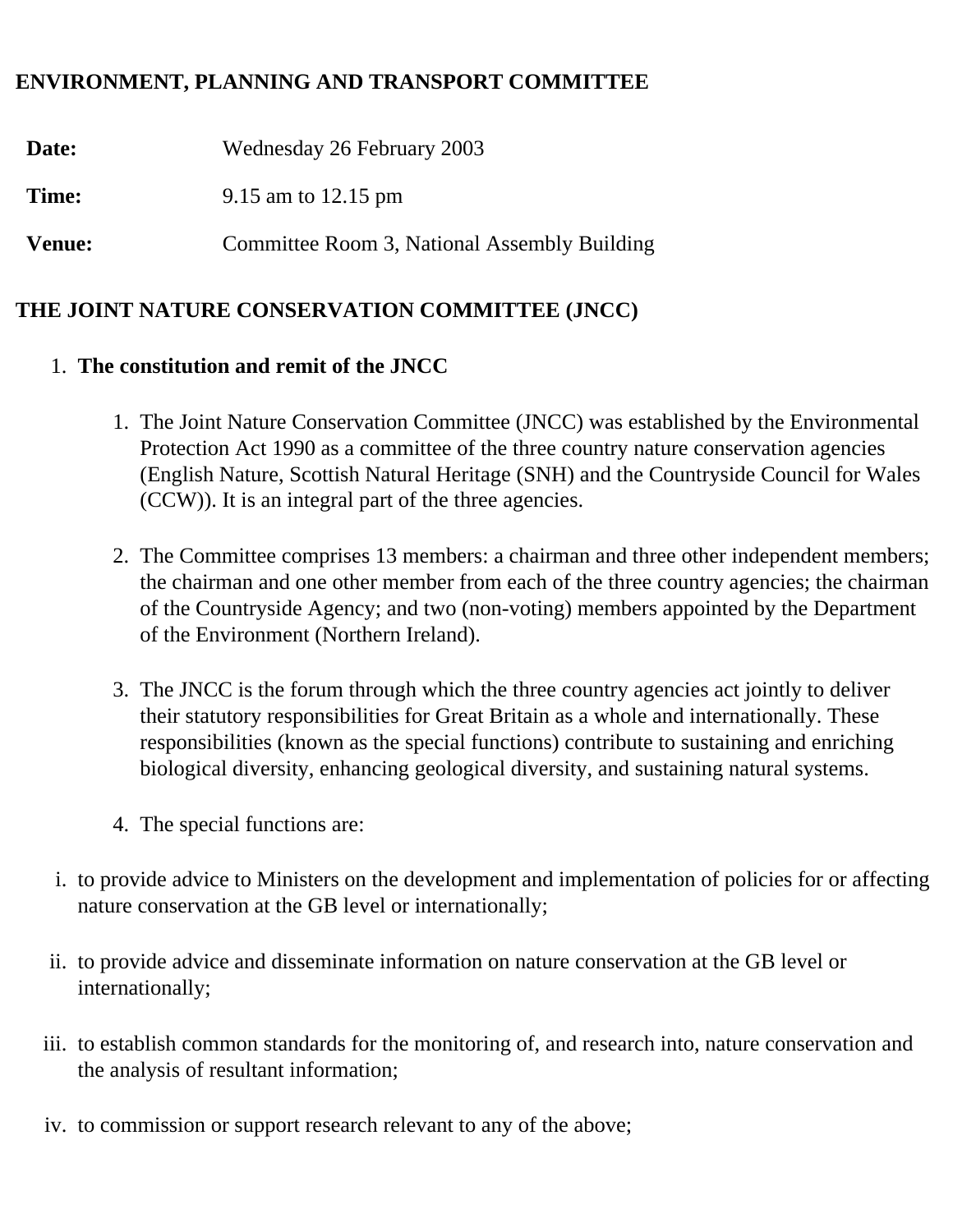- v. to provide advice or information to any of the country agencies on any nature conservation matter which is judged to be of GB or international significance (even if it arises in only one country) or which raises issues common to all three countries;
- vi. to provide advice to Ministers on amendments to the species protection Schedules of the Wildlife and Countryside Act 1981.

1.5 Since devolution, many of these special functions, including the provision of advice and information to Ministers, have related to the Scottish Executive and the Welsh Assembly Government, as well as to the UK Government. The involvement of the Environment and Heritage Service, an agency of the Department of the Environment (Northern Ireland), allows the JNCC to adopt a consistent approach across the United Kingdom, wherever this is appropriate.

1.6 The JNCC delivers its work through:

- i. the combined knowledge and expertise of its Committee members;
- ii. a central Support Unit comprised of approximately 100 staff assigned from the three country agencies;
- iii. a wide variety of inter-agency groups;
- iv. one country agency acting as a lead agency on particular topics; or
- v. work commissioned from outside bodies or individuals.

1.7 The JNCC receives most of its funding as grant in aid via the country conservation agencies. Each year, JNCC's grant in aid is set by the Department for Environment, Food and Rural Affairs (Defra) in agreement with the devolved administrations, and the appropriate level of funding is ring-fenced in the country agencies' grant in aid settlements. In 2002/03 the JNCC's grant in aid was £5.3 million. The JNCC also receives some income directly from UK Government departments and other bodies to undertake specific work.

1.8 The JNCC has recently been subject to a quinquennial review. The review made a number of recommendations intended to improve the delivery of the JNCC's services, including giving the organisation corporate body status and the power to enter into contracts and employ its own staff. The recommendations will be implemented by using the Regulatory Reform Act to remove restrictions in the Environmental Protection Act and setting up a company limited by guarantee to discharge the JNCC's functions.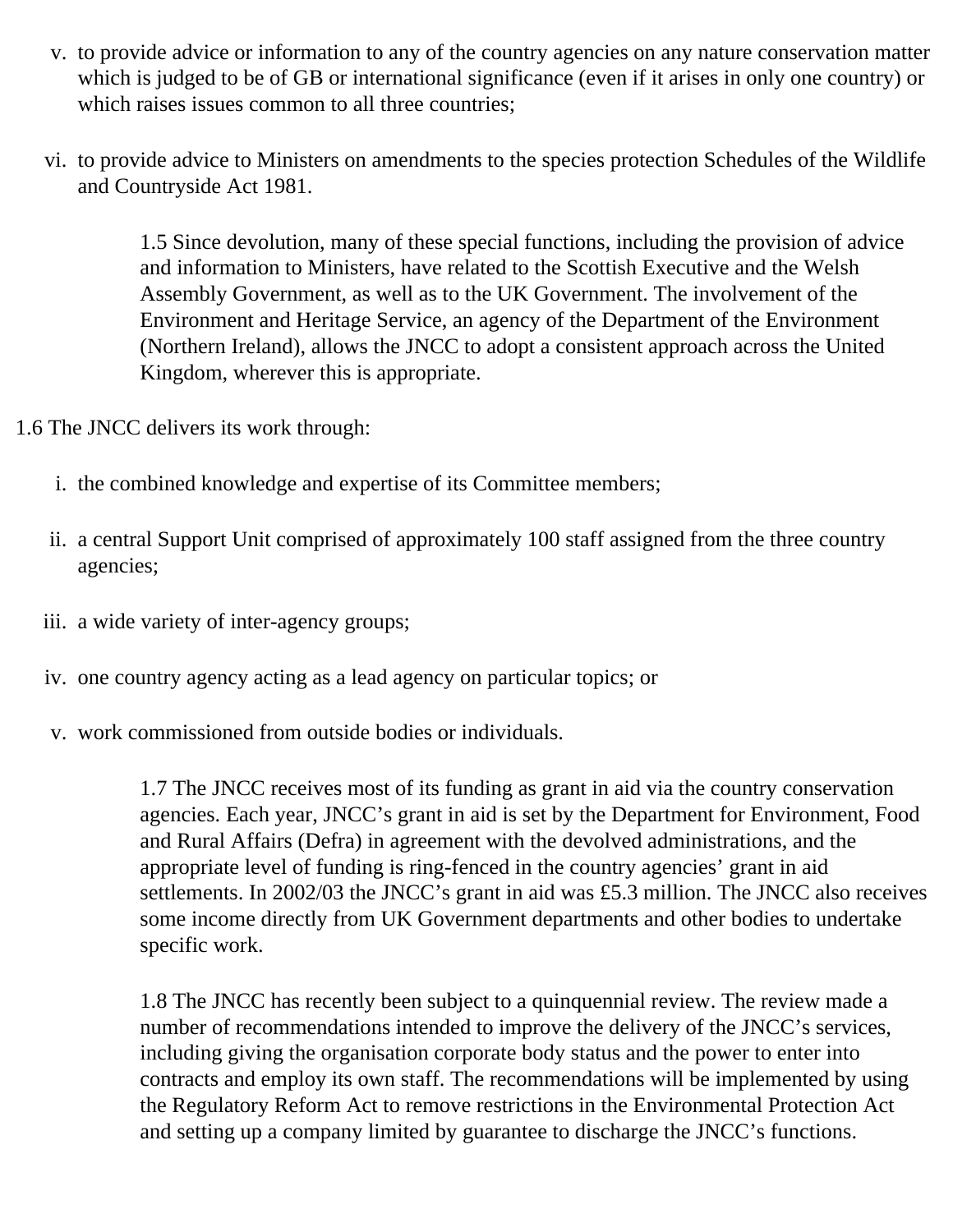## 1. **The range of work undertaken by the JNCC**

1. The JNCC's work comprises seven strategic themes. These are described below.

### *Providing advice on international nature conservation issues*

- 2. One of the JNCC's key roles is to provide scientific advice to Government on the implementation of international multilateral environmental agreements, such as the Convention on Biological Diversity, the Ramsar Convention, the Convention on Migratory Species and the World Heritage Convention. This includes participating in UK delegations to international meetings and co-ordinating UK reporting arrangements. The JNCC's critical mass of expertise means that we are well placed to enhance synergy between agreements.
- 3. The JNCC also provides specialist advice to support nature conservation initiatives in the UK's Overseas Territories. More generally, we have a role in collecting intelligence on international problems, proposals and conservation initiatives, and sharing this with Government and the country agencies.

### *Furthering nature conservation in a European context*

- 4. The JNCC advises Government and country agencies on the application of various European directives, strategies and programmes in the UK. For example, in relation to the EC Habitats and Birds Directives, we co-ordinate certain aspects of implementation in the UK, maintain common standards (e.g. selection criteria for Natura 2000 sites), and provide UK scientific representatives on EC committees and working groups.
- 5. We also contribute to the development and interpretation of European directives and policies with nature conservation implications by horizon scanning, providing intelligence and scientific advice to Government and agencies, and liaising with European partners. The recently established UK Nature and Landscape Office in Brussels facilitates this work.

### *Providing scientific advice on the sustainable use of resources*

6. Many organisations contribute to the development of policies for the sustainable use of resources, and the JNCC's contribution is relatively modest. One of our main roles is to use monitoring and surveillance data to assess the effects of wide-scale environmental change on biodiversity in the UK (e.g. in relation to air pollution and climate change). Such data may be used to provide information and advice on the wildlife implications of resource use policies, such as agriculture, fisheries, transport and energy, and to identify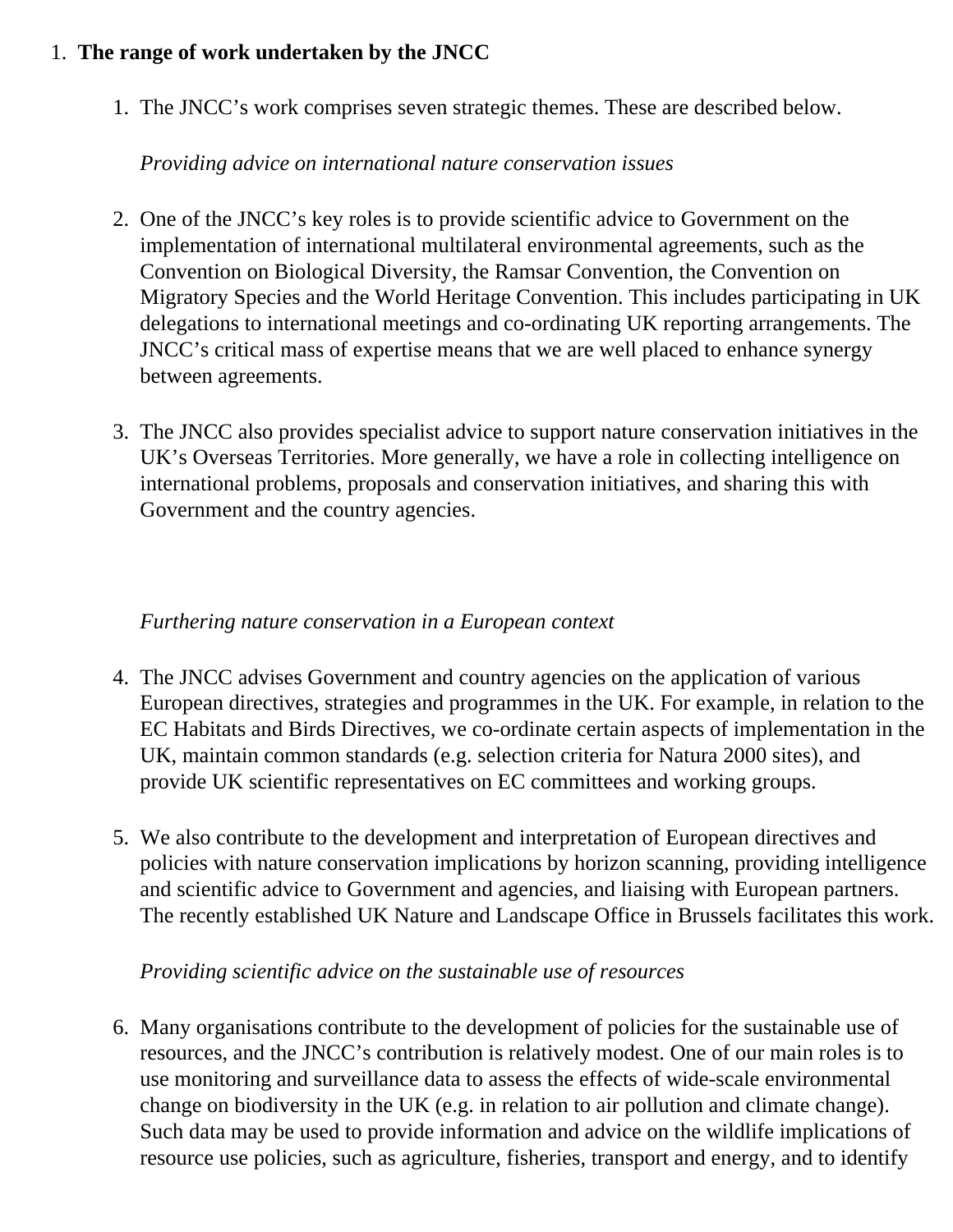priority issues that require research to identify the causes of change and potential ameliorative actions.

7. The JNCC also acts as a forum for the country agencies to share information and experience, and to deliver co-ordinated advice where this adds value. We have a central role in providing UK advice on resource uses, notably fisheries, renewable energy sources, and oil and gas extraction, which lie outside territorial waters.

### *Developing common standards for nature conservation and co-ordinating UK approaches*

- 8. The JNCC supports nature conservation by developing common standards, co-ordinating UK-wide activities where these deliver increased efficiency or effectiveness, and disseminating knowledge about good practice. Work on common standards includes the development and maintenance of habitat classifications (e.g. the National Vegetation Classification), systems for assessing species status (e.g. Red Data books), and standards for the selection of statutory sites (e.g. SSSI selection guidelines). JNCC is also publishing the Geological Conservation Review which provides the full scientific justification for every geological/geomorphological SSSI.
- 9. In support of the UK Biodiversity Action Plan (BAP), we co-ordinate various initiatives in the UK, including promoting and enabling biodiversity research (in partnership with Defra) and chairing UK-wide groups such as the Biodiversity Action and Information Group and some Habitat and Species Action Plan steering groups.

### *Assessing the status of UK biodiversity and earth heritage*

- 10. The JNCC's advisory work is underpinned by information on the state of the UK biodiversity and earth heritage resource and how this resource has changed over time. This information is derived from a wide range of monitoring and surveillance programmes across the terrestrial, freshwater, coastal and marine environments of the UK, both within protected sites and in the wider environment. We undertake some of this work ourselves (e.g. seabird and cetacean survey), but more frequently work in partnership with other organisations and provide funding for them to deliver monitoring and surveillance schemes (e.g. for breeding and wetland birds, mammals and butterflies). We also work closely with the country agencies and others to develop guidance on monitoring techniques and approaches (e.g. common standards monitoring for protected sites).
- 11. In the future, more effort is likely to be required to establish and maintain long-term surveillance schemes for the marine environment, terrestrial habitats and selected species groups. Where appropriate, we will participate in the development of European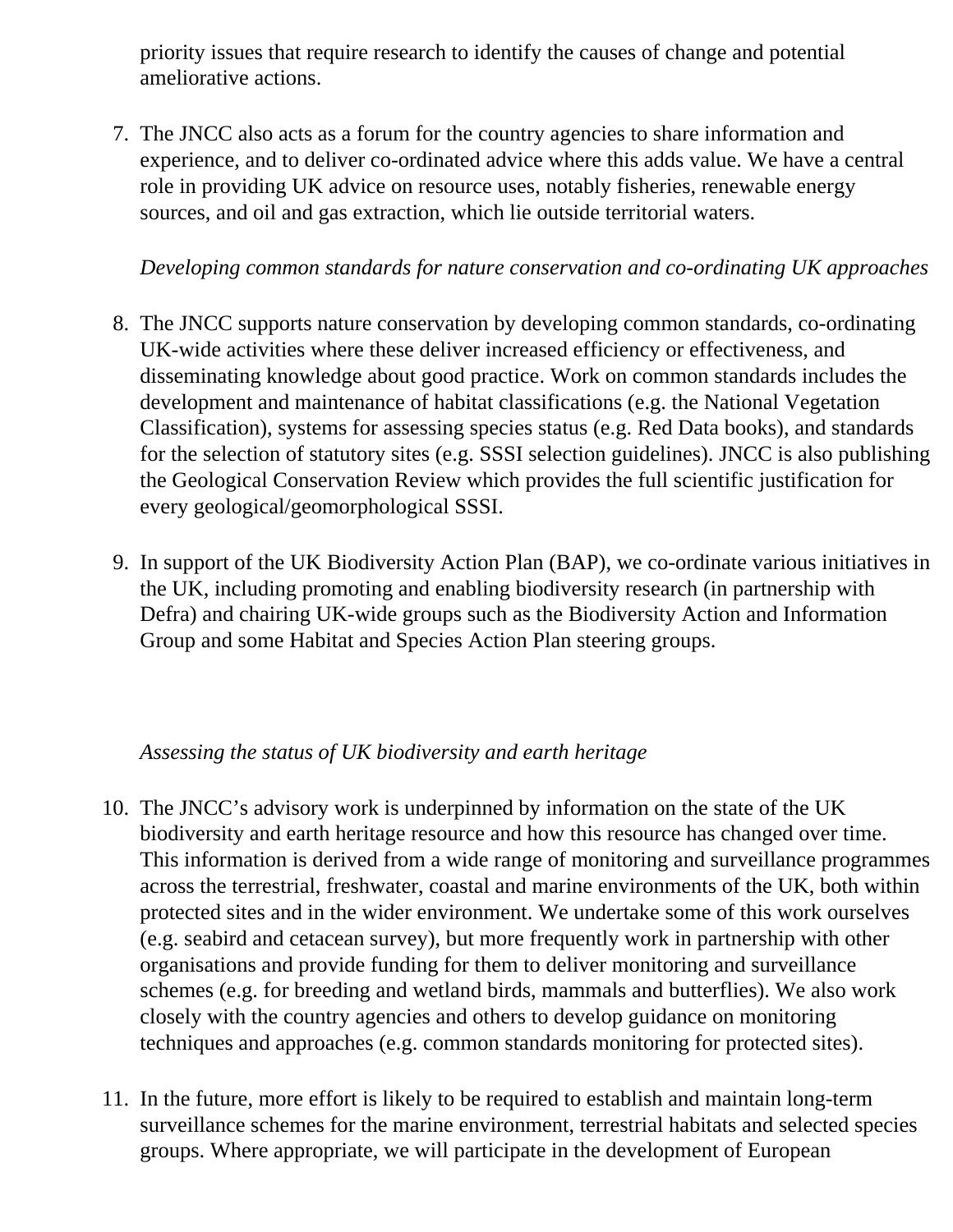surveillance and monitoring programmes so that the status of UK biodiversity and earth heritage can be assessed within the context of wider international trends

## *Making nature conservation information accessible*

12. The JNCC has developed a key strength in the collation and management of nature conservation information. Our work in this area is supported by the development of systems for collecting and collating data (e.g. Recorder 2000), and for disseminating and sharing data and information (e.g. through the National Biodiversity Network (NBN) and various websites. In addition to managing and disseminating information, we use our expertise to synthesise available data with the aim of influencing the development of indicators, informing habitat and species status assessments, and meeting environmental reporting requirements (e.g. under UK BAP and European directives).

### *Supporting the JNCC's business by providing high-quality services*

13. To deliver the work areas described above, it is essential to provide support services covering office accommodation, financial management and procurement, personnel management, corporate governance, and IT support. The way in which these services are provided is kept under continual review to ensure that they continue to support the JNCC's business as efficiently and effectively as possible, and to take account of the Government's agenda for public sector reform.

### 2.

## 3. **Working with the National Assembly for Wales and the Countryside Council for Wales**

- 1. Because of its UK remit and its constitution as a committee of the country conservation agencies, the JNCC has developed strengths in co-operative working and information sharing. Relationships with the country agencies, UK Government and the devolved administrations are especially strong.
- 2. The JNCC's remit, skills, experience and work programme provide substantial benefits for the National Assembly for Wales and CCW. These include:
- i. placing Welsh conservation issues in a UK and international context (e.g. to enable work to be focussed on priority issues and to provide trends in biodiversity status);
- ii. providing a mechanism for Welsh priorities to be communicated to an international audience and to inform the development of international nature conservation policies and initiatives;
- iii. identifying and tracking emerging international issues and communicating these to the Assembly